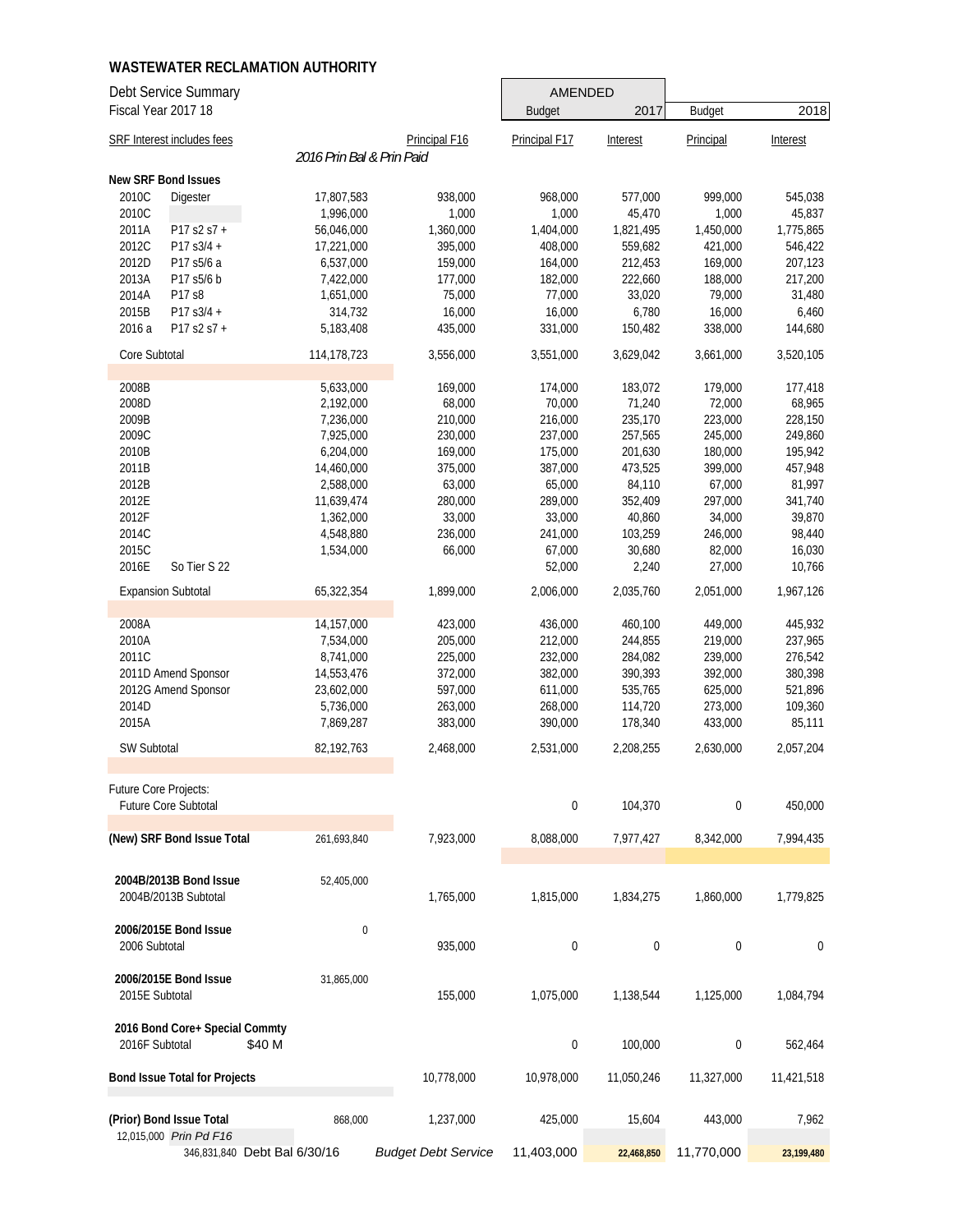Debt Service for New Money / SRF Borrowings 2011-2016 Fiscal Year 2018

|                                       |              |              |             |             |              |            |                  |              | <b>Debt Servicing</b> |  |  |
|---------------------------------------|--------------|--------------|-------------|-------------|--------------|------------|------------------|--------------|-----------------------|--|--|
|                                       |              |              |             |             |              |            | Greenfield       |              |                       |  |  |
|                                       | Altoona      | Ankeny       | Bondurant   | Clive       | Cumming      | Des Moines | Plaza            | Johnston     | Norwalk               |  |  |
|                                       | (Expansion)  | (Expansion)  | (Expansion) | (Expansion) | (Expansion)  |            |                  |              | (Expansion)           |  |  |
|                                       |              |              |             |             |              |            |                  |              |                       |  |  |
| 2011+ / New Core SRF                  |              |              |             |             |              |            |                  |              |                       |  |  |
| Percentage                            | 4.266%       | 9.600%       | 0.885%      | 3.380%      | 0.031%       | 50.865%    | 0.479%           | 2.225%       | 1.822%                |  |  |
| Principal                             | 113,518      | 255,456      | 23,550      | 89.942      | 825          | 1.353.518  | 12,746           | 59,207       | 48.483                |  |  |
| Interest                              | 124,961      | 281,206      | 25,924      | 99,008      | 908          | 1,489,953  | 14,031           | 65,175       | 53,371                |  |  |
| Gross Principal and Interest Estimate | 238,479      | 536,662      | 49,474      | 188,950     | 1,733        | 2,843,470  | 26,777           | 124,383      | 101,854               |  |  |
| Net Debt Service                      | 238,479      | 536,662      | 49,474      | 188,950     | 1,733        | 2,843,470  | 26,777           | 124,383      | 101,854               |  |  |
| 2011+ / New Expansion SRF             |              |              |             |             |              |            |                  |              |                       |  |  |
| Percentage                            | 10.034%      | 22.580%      | 2.082%      | 7.949%      | 0.072%       | 0.000%     | 0.000%           | 0.000%       | 4.285%                |  |  |
| Principal                             | 115,592      | 260,122      | 23,985      | 91,572      | 829          | 0          | $\mathbf 0$      | $\pmb{0}$    | 49,363                |  |  |
| Interest                              | 105,035      | 236,365      | 21,794      | 83,209      | 754          | 0          | $\mathbf 0$      | $\mathbf 0$  | 44,855                |  |  |
| Gross Principal and Interest Estimate | 220,627      | 496,487      | 45,779      | 174,782     | 1,583        | 0          | $\mathbf 0$      | $\Omega$     | 94,218                |  |  |
| Net Debt Service                      | 220,627      | 496,487      | 45,779      | 174,782     | 1,583        | $\Omega$   | $\Omega$         | $\Omega$     | 94,218                |  |  |
| 2011+ / New SW Area SRF               |              |              |             |             |              |            |                  |              |                       |  |  |
| Percentage                            | 6.189%       | 13.927%      | 1.284%      | 4.903%      | 0.045%       | 33.909%    | 0.319%           | 1.483%       | 2.643%                |  |  |
| Principal                             | 121,428      | 273,248      | 25,192      | 96,197      | 883          | 665,295    | 6,259            | 29,096       | 51,856                |  |  |
| Interest                              | 84,994       | 191,260      | 17,633      | 67,333      | 618          | 465,675    | 4,381            | 20,366       | 36,297                |  |  |
| Gross Principal and Interest Estimate | 206,422      | 464,508      | 42,825      | 163,530     | 1,501        | 1,130,969  | 10,640           | 49,463       | 88,152                |  |  |
| Net Debt Service                      | 206,422      | 464,508      | 42,825      | 163,530     | 1,501        | 1,130,969  | 10,640           | 49,463       | 88,152                |  |  |
| Debt Service for SRF's                | 665,528      | 1,497,657    | 138,078     | 527,262     | 4,817        | 3,974,440  | 37,417           | 173,845      | 284,224               |  |  |
| <b>Budget Adjustments (none)</b>      |              |              |             |             |              |            |                  |              |                       |  |  |
| Estimate for 2011 and future issues   | 665,528      | 1,497,657    | 138,078     | 527,262     | 4,817        | 3,974,440  | 37,417           | 173,845      | 284,224               |  |  |
| Reserve Interest Earnings             |              |              |             |             |              |            |                  |              |                       |  |  |
| Core                                  | $\mathbf{0}$ | $\mathbf{0}$ | $\mathbf 0$ | $\mathbf 0$ | $\mathbf{0}$ | 0          | $\mathbf 0$      | $\mathbf 0$  | $\mathbf{0}$          |  |  |
| Expansion                             | $\mathbf{0}$ | $\mathbf{0}$ | $\mathbf 0$ | $\mathbf 0$ | $\mathbf 0$  | 0          | $\boldsymbol{0}$ | $\mathbf 0$  | $\mathbf{0}$          |  |  |
| <b>SW</b>                             | $\mathbf{0}$ | $\mathbf 0$  | $\theta$    | $\Omega$    | $\mathbf 0$  | $\Omega$   | $\mathbf 0$      | $\mathbf{0}$ | $\mathbf{0}$          |  |  |
| Net Debt Service or Surcharge         | 665,528      | 1,497,657    | 138,078     | 527,262     | 4,817        | 3,974,440  | 37,417           | 173,845      | 284,224               |  |  |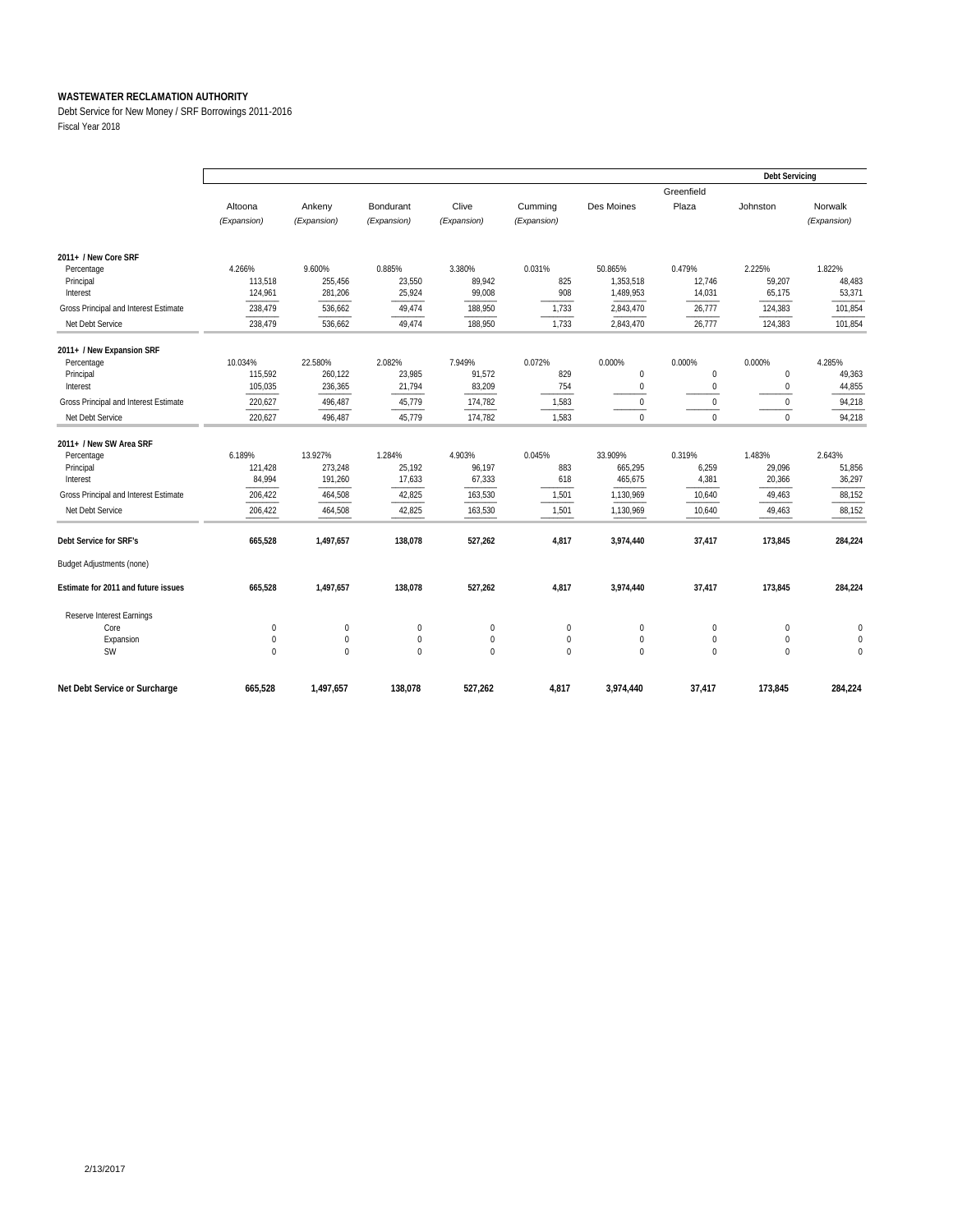|                                    |                  | West        |                  |                  |                  | Polk             | Polk        | Pleasant         |
|------------------------------------|------------------|-------------|------------------|------------------|------------------|------------------|-------------|------------------|
| Debt Issue 2011-2014               | Total            | Des Moines  | Waukee           | <b>UWHSD</b>     | <b>USSD</b>      | County           | City        | Hill             |
|                                    | \$               | (Expansion) | (Expansion)      |                  | (Expansion)      |                  | (Expansion) |                  |
| <b>Core Borrowings</b>             | 100.0%           | 12.121%     | 2.250%           | 1.544%           | 7.564%           | 0.793%           | 0.596%      | 1.579%           |
| Percentage<br>Principal            | 2,661,000        | 322,540     | 59,873           | 41,086           | 201,278          | 21,102           | 15,860      | 42,017           |
| Interest & Servicing               | 2,929,230        | 355,052     | 65,908           | 45,227           | 221,567          | 23,229           | 17,458      | 46,253           |
| Gross Principal and Interest       | 5,590,230        | 677,592     | 125,780          | 86,313           | 422,845          | 44,331           | 33,318      | 88,270           |
| Net Debt Service                   | 5,590,230        | 677,592     | 125,780          | 86,313           | 422,845          | 44,331           | 33,318      | 88,270           |
| <b>Expansion Borrowings</b>        |                  |             |                  |                  |                  |                  |             |                  |
| Percentage                         | 100.0%           | 28.512%     | 5.293%           | 0.000%           | 17.791%          | 0.000%           | 1.402%      | 0.000%           |
| Principal                          | 1,152,000        | 328,458     | 60,975           | $\boldsymbol{0}$ | 204,952          | $\pmb{0}$        | 16,151      | $\bf 0$          |
| Interest & Servicing               | 1,046,791        | 298,461     | 55,407           | $\pmb{0}$        | 186,235          | $\bf 0$          | 14,676      | $\mathbf 0$      |
| Gross Principal and Interest       | 2,198,791        | 626,919     | 116,382          | $\bf 0$          | 391,187          | $\mathbf 0$      | 30,827      | $\mathbf 0$      |
| Net Debt Service                   | 2,198,791        | 626,919     | 116,382          | $\mathbf 0$      | 391,187          | $\mathbf{0}$     | 30,827      | $\mathbf 0$      |
| SW Area Borrowings                 |                  |             |                  |                  |                  |                  |             |                  |
| Percentage                         | 100.0%           | 17.585%     | 3.264%           | 1.029%           | 10.973%          | 0.529%           | 0.865%      | 1.053%           |
| Principal                          | 1,962,000        | 345,018     | 64,040           | 20,189           | 215,290          | 10,379           | 16,971      | 20,660           |
| Interest & Servicing               | 1,373,307        | 241,496     | 44,825           | 14,131           | 150,693          | 7,265            | 11,879      | 14,461           |
| Gross Principal and Interest       | 3,335,307        | 586,514     | 108,864          | 34,320           | 365,983          | 17,644           | 28,850      | 35,121           |
| Net Debt Service                   | 3,335,307        | 586,514     | 108,864          | 34,320           | 365,983          | 17,644           | 28,850      | 35,121           |
| <b>Estimated Debt Service</b>      | 11,124,328       | 1,891,025   | 351,027          | 120,633          | 1,180,015        | 61,974           | 92,995      | 123,391          |
| <b>Budget Adjustments (none)</b>   |                  |             |                  |                  |                  |                  |             |                  |
| <b>SRF Debt Service Collection</b> | 11,124,328       | 1,891,025   | 351,027          | 120,633          | 1,180,015        | 61,974           | 92,995      | 123,391          |
|                                    | $\bf{0}$         | 0           | $\mathbf 0$      | $\mathbf 0$      | $\mathbf{0}$     | $\mathbf 0$      | $\mathbf 0$ | $\mathbf 0$      |
|                                    | $\boldsymbol{0}$ | 0           | $\boldsymbol{0}$ | $\boldsymbol{0}$ | $\boldsymbol{0}$ | $\boldsymbol{0}$ | $\mathbf 0$ | $\boldsymbol{0}$ |
| 0 Ttl Interest                     | $\mathbf 0$      | $\mathbf 0$ | $\theta$         | $\theta$         | $\Omega$         | $\overline{0}$   | $\Omega$    | $\mathbf{0}$     |
|                                    | 11,124,328       | 1,891,025   | 351.027          | 120,633          | 1,180,015        | 61,974           | 92,995      | 123,391          |

5,349,328 Interest on New SRF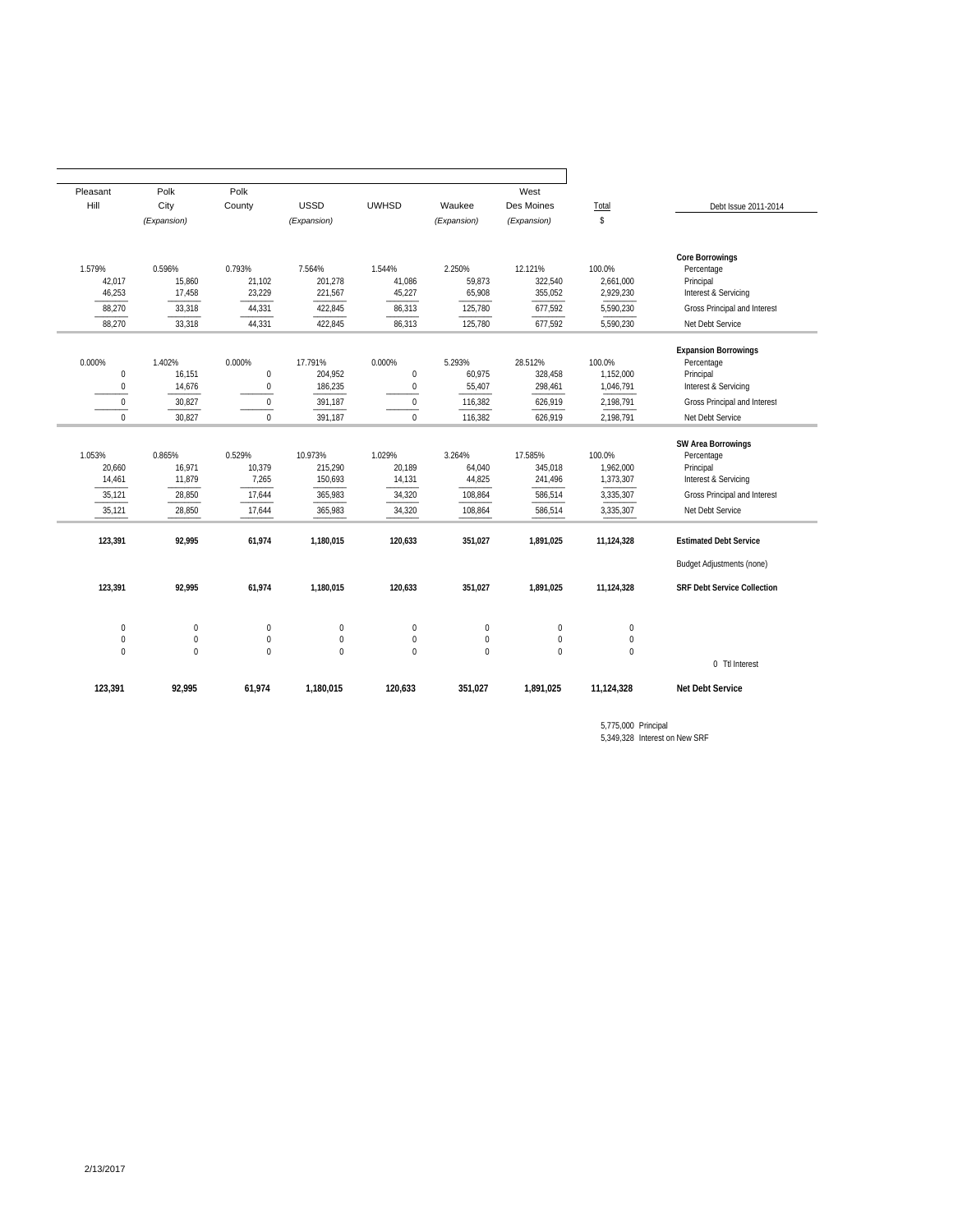Debt Service for New Money / SRF Borrowings prior to Polk City joining WRA Fiscal Year 2018

|                                       |           |             |             |             |             |             |              |                | <b>Debt Servicing</b> |
|---------------------------------------|-----------|-------------|-------------|-------------|-------------|-------------|--------------|----------------|-----------------------|
|                                       |           |             |             |             |             |             |              | Greenfield     |                       |
|                                       | Polk City | Altoona     | Ankeny      | Bondurant   | Clive       | Cumming     | Des Moines   | Plaza          | Johnston              |
|                                       | Surcharge | (Expansion) | (Expansion) | (Expansion) | (Expansion) | (Expansion) |              |                |                       |
| 2008-2010 / New Core SRF              |           |             |             |             |             |             |              |                |                       |
| Percentage                            | 0.596%    | 4.266%      | 9.600%      | 0.885%      | 3.380%      | 0.031%      | 50.865%      | 0.479%         | 2.225%                |
| Principal                             | 5,960     | 42,660      | 96,000      | 8,850       | 33,800      | 310         | 508,650      | 4,790          | 22,250                |
| Interest                              | 3,522     | 25,207      | 56,724      | 5,229       | 19,972      | 183         | 300,549      | 2,830          | 13,147                |
| Gross Principal and Interest Estimate | 9,482     | 67,867      | 152,724     | 14,079      | 53,772      | 493         | 809,199      | 7,620          | 35,397                |
| Net Debt Service                      | 9,482     | 67,867      | 152,724     | 14,079      | 53,772      | 493         | 809,199      | 7,620          | 35,397                |
| 2008-2010 / New Expansion SRF         |           |             |             |             |             |             |              |                |                       |
| Percentage                            | 1.402%    | 10.034%     | 22.580%     | 2.082%      | 7.949%      | 0.072%      | 0.000%       | 0.000%         | 0.000%                |
| Principal                             | 12,604    | 90,206      | 202,994     | 18,717      | 71,462      | 647         | $\mathbf{0}$ | $\mathbf{0}$   | $\mathbf 0$           |
| Interest                              | 12,903    | 92,346      | 207,812     | 19,161      | 73,157      | 663         | $\mathbf 0$  | $\bf{0}$       | $\mathbf 0$           |
| Gross Principal and Interest Estimate | 25,507    | 182,552     | 410,806     | 37,879      | 144,619     | 1,310       | $\Omega$     | $\bf{0}$       | 0                     |
| Net Debt Service                      | 25,507    | 182,552     | 410,806     | 37,879      | 144,619     | 1,310       | $\mathbf 0$  | $\mathbf{0}$   | $\mathbf{0}$          |
| 2008-2010 / New SW Area SRF           |           |             |             |             |             |             |              |                |                       |
| Percentage                            | 0.865%    | 6.189%      | 13.927%     | 1.284%      | 4.903%      | 0.045%      | 33.909%      | 0.319%         | 1.483%                |
| Principal                             | 5,778     | 41,343      | 93,032      | 8,577       | 32,752      | 301         | 226,512      | 2,131<br>2,182 | 9,906                 |
| Interest                              | 5,916     | 42,326      | 95,246      | 8,781       | 33,531      | 308         | 231,903      |                | 10,142                |
| Gross Principal and Interest Estimate | 11,694    | 83,669      | 188,279     | 17,358      | 66,284      | 608         | 458,415      | 4,313          | 20,049                |
| Net Debt Service                      | 11,694    | 83,669      | 188,279     | 17,358      | 66,284      | 608         | 458,415      | 4,313          | 20,049                |
| Debt Service for SRF's                | 46.683    | 334.088     | 751.809     | 69,316      | 264,674     | 2,411       | 1,267,613    | 11,933         | 55,446                |
| <b>Budget Adjustments (none)</b>      |           |             |             |             |             |             |              |                |                       |
| Net Debt Service or Surcharge         | 46,683    | 334,088     | 751,809     | 69,316      | 264,674     | 2,411       | 1,267,613    | 11,933         | 55,446                |

*Included on this allocations are: 2008A B D 2009 B C 2010 A B C*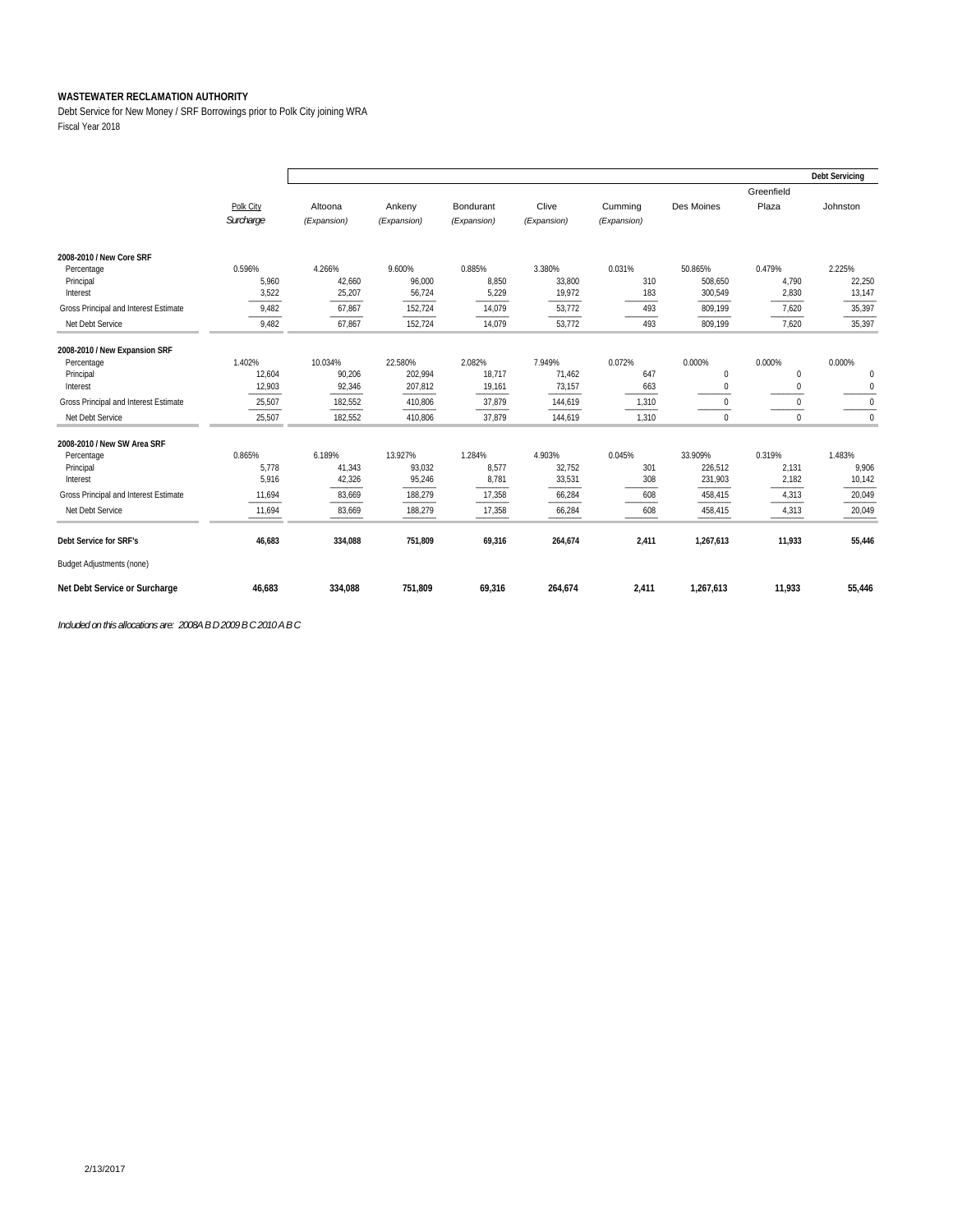|             | Pleasant    | Polk         |             |                  |             | West        |           |                                  |
|-------------|-------------|--------------|-------------|------------------|-------------|-------------|-----------|----------------------------------|
| Norwalk     | Hill        | County       | <b>USSD</b> | <b>UWHSD</b>     | Waukee      | Des Moines  | Total     | Debt Issue 2008-2010             |
| (Expansion) |             |              | (Expansion) |                  | (Expansion) | (Expansion) | \$        |                                  |
|             |             |              |             |                  |             |             |           | <b>Core Borrowings</b>           |
| 1.822%      | 1.579%      | 0.793%       | 7.564%      | 1.544%           | 2.250%      | 12.121%     | 100.0%    | Percentage                       |
| 18,220      | 15,790      | 7.930        | 75,640      | 15,440           | 22,500      | 121,210     | 1,000,000 | Principal                        |
| 10,766      | 9,330       | 4,686        | 44,694      | 9,123            | 13,295      | 71,620      | 590,875   | Interest & Servicing             |
| 28,986      | 25,120      | 12,616       | 120,334     | 24,563           | 35,795      | 192,830     | 1,590,875 | Gross Principal and Interest     |
| 28,986      | 25,120      | 12,616       | 120,334     | 24,563           | 35,795      | 192,830     | 1,590,875 | Net Debt Service                 |
|             |             |              |             |                  |             |             |           | <b>Expansion Borrowings</b>      |
| 4.285%      | 0.000%      | 0.000%       | 17.791%     | 0.000%           | 5.293%      | 28.512%     | 100.0%    | Percentage                       |
| 38,522      | $\pmb{0}$   | $\mathbf{0}$ | 159,941     | $\boldsymbol{0}$ | 47,584      | 256,323     | 899,000   | Principal                        |
| 39,436      | $\mathbf 0$ | 0            | 163,737     | $\mathbf 0$      | 48,713      | 262,406     | 920,335   | Interest & Servicing             |
| 77.959      | $\Omega$    | $\mathbf{0}$ | 323,678     | $\mathbf{0}$     | 96,297      | 518.729     | 1,819,335 | Gross Principal and Interest     |
| 77.959      | $\Omega$    | $\Omega$     | 323,678     | $\Omega$         | 96,297      | 518,729     | 1,819,335 | Net Debt Service                 |
|             |             |              |             |                  |             |             |           | SW Area Borrowings               |
| 2.643%      | 1.053%      | 0.529%       | 10.973%     | 1.029%           | 3.264%      | 17.585%     | 100.0%    | Percentage                       |
| 17,655      | 7,034       | 3,534        | 73,300      | 6,874            | 21,804      | 117,468     | 668,000   | Principal                        |
| 18,075      | 7,201       | 3,618        | 75,044      | 7,037            | 22,322      | 120,263     | 683,897   | Interest & Servicing             |
| 35,731      | 14,235      | 7,152        | 148,344     | 13,911           | 44,126      | 237,731     | 1,351,897 | Gross Principal and Interest     |
| 35,731      | 14,235      | 7,152        | 148,344     | 13,911           | 44,126      | 237,731     | 1,351,897 | Net Debt Service                 |
| 142,675     | 39,355      | 19,767       | 592,355     | 38,474           | 176,218     | 949,290     | 4,762,107 | <b>Estimated Debt Service</b>    |
|             |             |              |             |                  |             |             |           | <b>Budget Adjustments (none)</b> |
| 142,675     | 39,355      | 19,767       | 592,355     | 38,474           | 176,218     | 949,290     | 4,762,107 | <b>Net Debt Service</b>          |

2,567,000 Principal 2,195,107 Interest on New SRF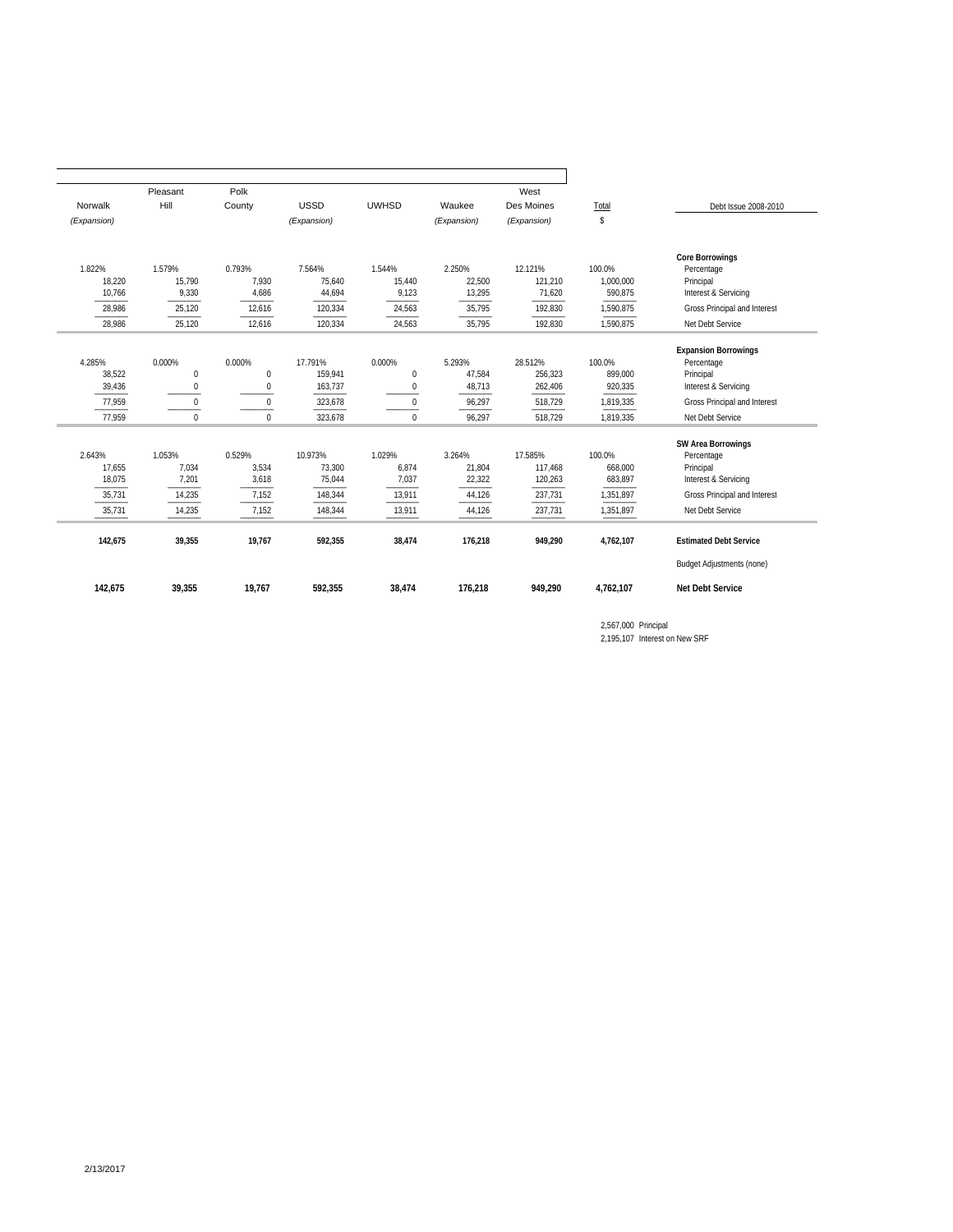Debt Service for 2016 F / ESI Phase 27 Funding / Future Debt of WRA Fiscal Year 2018

|                                                                                                                                          |                                          |                                             |                                          |                                         |                                        |                                               |                                          | <b>Debt Servicing</b>                 |                                      |
|------------------------------------------------------------------------------------------------------------------------------------------|------------------------------------------|---------------------------------------------|------------------------------------------|-----------------------------------------|----------------------------------------|-----------------------------------------------|------------------------------------------|---------------------------------------|--------------------------------------|
|                                                                                                                                          | Altoona<br>(Expansion)                   | Ankeny<br>(Expansion)                       | Bondurant<br>(Expansion)                 | Clive<br>(Expansion)                    | Cumming<br>(Expansion)                 | Des Moines                                    | Greenfield<br>Plaza                      | Johnston                              | Norwalk<br>(Expansion)               |
| 2016 F / Core Phase 27 funding<br><b>Gravity Sewer</b><br>Percentage<br>Principal<br>Interest                                            | 4.266%<br>$\mathbf 0$<br>18,836          | 9.600%<br>$\mathbf{0}$<br>42,387            | 0.885%<br>$\mathbf 0$<br>3,908           | 3.380%<br>$\mathbf 0$<br>14,924         | 0.031%<br>$\mathbf{0}$<br>137          | 50.865%<br>$\mathbf 0$<br>224,586             | 0.479%<br>$\mathbf 0$<br>2,115           | 2.225%<br>$\mathbf{0}$<br>9,824       | 1.822%<br>$\mathbf{0}$<br>8,045      |
| Gross Principal and Interest Estimate                                                                                                    | 18,836                                   | 42,387                                      | 3,908                                    | 14,924                                  | 137                                    | 224,586                                       | 2,115                                    | 9,824                                 | 8,045                                |
| 2016 F / Commty Phase 27 funding<br>Percentage<br><b>Gravity Sewer</b><br>Principal<br>Interest<br>Gross Principal and Interest Estimate |                                          | 63.850%<br>$\mathbf{0}$<br>77,214<br>77,214 |                                          |                                         |                                        |                                               |                                          |                                       |                                      |
| Core share of borrowings<br>Special commty share<br><b>Total DS</b>                                                                      |                                          |                                             |                                          |                                         |                                        |                                               |                                          |                                       |                                      |
| 2017 X / Core Phase 27 funding<br>Percentage<br>Force Main PS<br>Principal<br>Interest<br>Gross Principal and Interest Estimate          | 4.266%<br>$\mathbf{0}$<br>8,532<br>8,532 | 9.600%<br>$\mathbf{0}$<br>19,200<br>19,200  | 0.885%<br>$\mathbf{0}$<br>1,770<br>1,770 | 3.380%<br>$\mathbf 0$<br>6,760<br>6,760 | 0.031%<br>$\boldsymbol{0}$<br>62<br>62 | 50.865%<br>$\mathbf{0}$<br>101,730<br>101,730 | 0.479%<br>$\boldsymbol{0}$<br>958<br>958 | 2.225%<br>$\pmb{0}$<br>4,450<br>4,450 | 1.822%<br>$\bf{0}$<br>3,644<br>3,644 |
| 2017 X / Core Debt for projects (ESI, Grit, Biogas injection, )<br>Percentage<br>Principal<br>Interest                                   | 4.266%<br>$\pmb{0}$<br>10,665            | 9.600%<br>$\mathbf{0}$<br>24,000            | 0.885%<br>$\pmb{0}$<br>2,213             | 3.380%<br>$\boldsymbol{0}$<br>8,450     | 0.031%<br>$\pmb{0}$<br>78              | 50.865%<br>$\mathbf{0}$<br>127,163            | 0.479%<br>$\pmb{0}$<br>1,198             | 2.225%<br>$\boldsymbol{0}$<br>5,563   | 1.822%<br>$\bf{0}$<br>4,555          |
| Gross Principal and Interest Estimate                                                                                                    | 10,665                                   | 24,000                                      | 2,213                                    | 8,450                                   | 78                                     | 127,163                                       | 1,198                                    | 5,563                                 | 4,555                                |
| Subtotal of Net Debt Service<br><b>Budget Adjustments (none)</b><br>DS for ESI P27 issue (gross)<br>adjustments (none)                   | 38,033<br>38,033                         | 162,801<br>162,801                          | 7,890<br>7,890                           | 30,134<br>30,134                        | 276<br>276                             | 453,479<br>453,479                            | 4,270<br>4,270                           | 19,837<br>19,837                      | 16,244<br>16,244                     |
| <b>Net Debt Service Collection</b>                                                                                                       | 38,033                                   | 162,801                                     | 7,890                                    | 30,134                                  | 276                                    | 453,479                                       | 4,270                                    | 19,837                                | 16,244                               |

Special Commty Funding up to \$8,600,000 of \$67M CIP estimate

 of the cost for ESI Phase 27 construction F 2015-16 **408,250** cost of Seg 1A F 2017-18 **31,400,000** core share of first \$40M loan Principal begins F19

F 2017-18 **8,600,000** commty share of first \$40M loan

\$ 40,408,250 Funded Total P27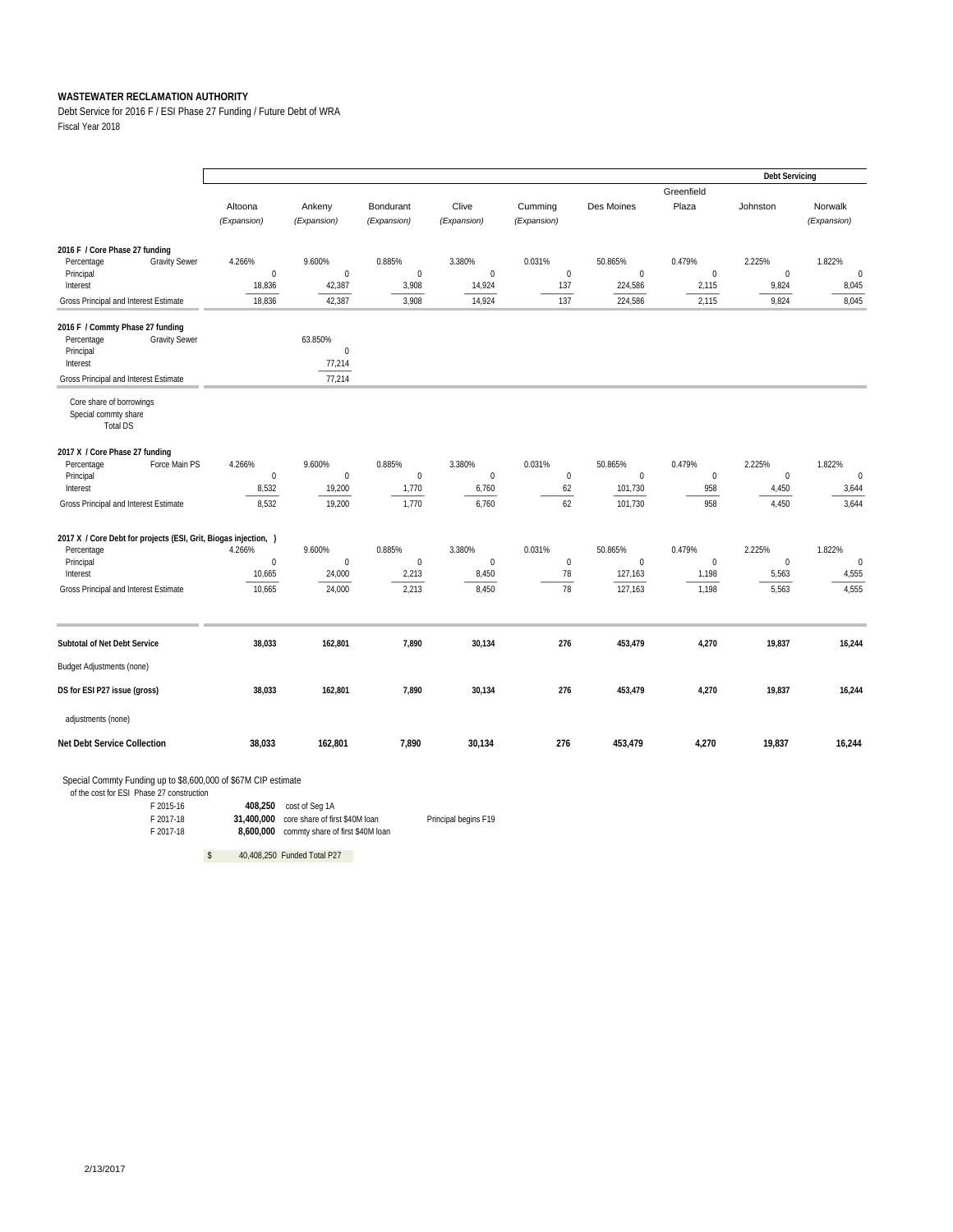| Pleasant         | Polk                           | Polk                                  |                    |                           |                  | West                |                                       |                                                                           |
|------------------|--------------------------------|---------------------------------------|--------------------|---------------------------|------------------|---------------------|---------------------------------------|---------------------------------------------------------------------------|
| Hill             | City                           | County                                | <b>USSD</b>        | <b>UWHSD</b>              | Waukee           | Des Moines          | Total                                 | Debt Issue 2016x ESI                                                      |
|                  | (Expansion)                    |                                       | (Expansion)        |                           | (Expansion)      | (Expansion)         | \$                                    |                                                                           |
| 1.579%           | 0.596%                         | 0.793%                                | 7.564%             | 1.544%                    | 2.250%           | 12.121%             | 100.0%                                | <b>Core Borrowings</b><br>Percentage                                      |
| $\mathbf 0$      | $\mathbf{0}$                   | $\mathbf{0}$                          | $\mathbf{0}$       | $\mathbf 0$               | $\pmb{0}$        | $\pmb{0}$           | $\mathbf{0}$                          | Principal                                                                 |
| 6,972            | 2,632                          | 3,501                                 | 33,398             | 6,817                     | 9,935            | 53,518              | 441,534                               | Interest & Servicing                                                      |
| 6,972            | 2,632                          | 3,501                                 | 33,398             | 6,817                     | 9,935            | 53,518              | 441,534                               | Gross Principal and Interest                                              |
|                  | 4.050%<br>$\mathbf 0$<br>4,898 | 32.100%<br>$\boldsymbol{0}$<br>38,818 |                    |                           |                  |                     | 100.0%<br>$\boldsymbol{0}$<br>120,930 | Special Commty Funding<br>Percentage<br>Principal<br>Interest & Servicing |
|                  | 4,898                          | 38,818                                |                    |                           |                  |                     | 120,930                               | Gross Principal and Interest                                              |
|                  |                                |                                       |                    |                           |                  |                     |                                       |                                                                           |
|                  |                                |                                       |                    |                           |                  |                     | 441,534<br>120,930<br>562,464         | 78.50%<br>21.50%<br>anticipated Interest P27                              |
|                  |                                |                                       |                    |                           |                  |                     |                                       |                                                                           |
| 1.579%           | 0.596%                         | 0.793%                                | 7.564%             | 1.544%                    | 2.250%           | 12.121%             | 100.0%                                | Percentage                                                                |
| 0<br>3,158       | $\mathbf 0$<br>1,192           | $\bf 0$<br>1,586                      | $\bf{0}$<br>15,128 | $\boldsymbol{0}$<br>3,088 | $\bf 0$<br>4,500 | $\pmb{0}$<br>24,242 | $\boldsymbol{0}$<br>200,000           | Principal<br>Interest & Servicing                                         |
| 3,158            | 1,192                          | 1,586                                 | 15,128             | 3,088                     | 4,500            | 24,242              | 200,000                               | Gross Principal and Interest                                              |
|                  |                                |                                       |                    |                           |                  |                     |                                       |                                                                           |
| 1.579%           | 0.596%                         | 0.793%                                | 7.564%             | 1.544%                    | 2.250%           | 12.121%             | 100.0%                                | Percentage                                                                |
| $\boldsymbol{0}$ | $\mathbf 0$                    | $\bf 0$                               | $\bf{0}$           | $\boldsymbol{0}$          | $\bf 0$          | $\pmb{0}$           | $\boldsymbol{0}$                      | Principal                                                                 |
| 3,948            | 1,490                          | 1,983                                 | 18,910             | 3,860                     | 5,625            | 30,303              | 250,000                               | Interest & Servicing                                                      |
| 3,948            | 1,490                          | 1,983                                 | 18,910             | 3,860                     | 5,625            | 30,303              | 250,000                               | Gross Principal and Interest                                              |
| 14,077           | 10,211                         | 45,888                                | 67,436             | 13,765                    | 20,060           | 108,063             | 1,012,464                             | Subtotal Net Debt Service                                                 |
|                  |                                |                                       |                    |                           |                  |                     |                                       | <b>Budget Adjustments (none)</b>                                          |
| 14,077           | 10,211                         | 45,888                                | 67,436             | 13,765                    | 20,060           | 108,063             | 1,012,464                             | 2016 17 18 Debt Service Allocation                                        |
|                  |                                |                                       |                    |                           |                  |                     |                                       | adjustments (none)                                                        |
| 14.077           | 10.211                         | 45.888                                | 67.436             | 13.765                    | 20.060           | 108.063             | 1.012.464                             | Net Debt Service                                                          |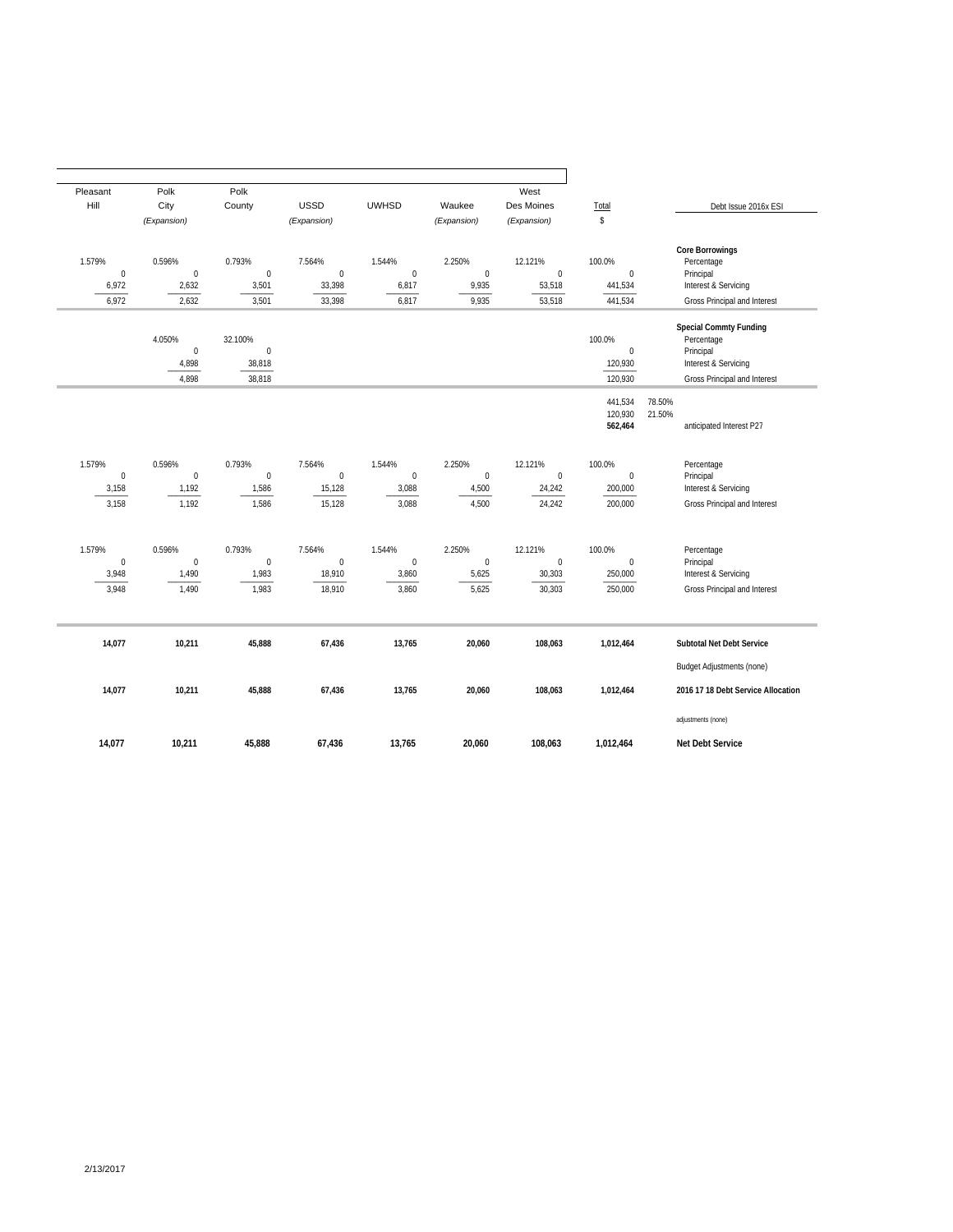Debt Service for 2015E / Refunding of 2006

Fiscal Year 2018

|                                                                                                        |                                      |                                      |                                   |                                    |                           |                                          |                                          | <b>Debt Servicing</b>                  |                                    |
|--------------------------------------------------------------------------------------------------------|--------------------------------------|--------------------------------------|-----------------------------------|------------------------------------|---------------------------|------------------------------------------|------------------------------------------|----------------------------------------|------------------------------------|
|                                                                                                        | Altoona<br>(Expansion)               | Ankeny<br>(Expansion)                | Bondurant<br>(Expansion)          | Clive<br>(Expansion)               | Cumming<br>(Expansion)    | Des Moines                               | Greenfield<br>Plaza                      | Johnston                               | Norwalk<br>(Expansion)             |
| 2015e / Core Refunding<br>Percentage<br>Principal<br>Interest<br>Gross Principal and Interest Estimate | 4.266%<br>12,607<br>12,076<br>24,683 | 9.600%<br>28,370<br>27,175<br>55,545 | 0.885%<br>2,615<br>2,505<br>5,121 | 3.380%<br>9,989<br>9,568<br>19,557 | 0.031%<br>92<br>88<br>179 | 50.865%<br>150,317<br>143,987<br>294,304 | 0.479%<br>1,416<br>1,356<br>2,771        | 2.225%<br>6,575<br>6,298<br>12,874     | 1.822%<br>5,384<br>5,158<br>10,542 |
| Reserve Interest Income<br>Net Debt Service                                                            | (296)<br>24,387                      | (667)<br>54,879                      | (61)<br>5,059                     | (235)<br>19,322                    | (2)<br>177                | (3,533)<br>290,771                       | (33)<br>2,738                            | (155)<br>12,719                        | (127)<br>10,416                    |
| 2015e / Expansion Refunding<br>Percentage<br>Principal<br>Interest                                     | 10.034%<br>35,269<br>33,947          | 22.580%<br>79,367<br>76,392          | 2.082%<br>7,318<br>7,044          | 7.949%<br>27,940<br>26,893         | 0.072%<br>253<br>244      | 0.000%<br>0<br>0                         | 0.000%<br>$\mathbf 0$<br>$\mathbf 0$     | 0.000%<br>$\mathbf{0}$<br>$\mathbf{0}$ | 4.285%<br>15,061<br>14,497         |
| Gross Principal and Interest Estimate<br>Reserve Interest Income<br>Net Debt Service                   | 69,215<br>(833)<br>68,383            | 155,759<br>(1, 874)<br>153,885       | 14,362<br>(173)<br>14,189         | 54,833<br>(660)<br>54,173          | 497<br>(6)<br>491         | 0<br>0<br>$\Omega$                       | $\mathbf{0}$<br>$\mathbf{0}$<br>$\Omega$ | $\Omega$<br>$\mathbf{0}$<br>$\Omega$   | 29,558<br>(356)<br>29,203          |
| 2015e / SW Area Refunding<br>Percentage<br>Principal<br>Interest                                       | 6.189%<br>29,582<br>28,680           | 13.927%<br>66,569<br>64,538          | 1.284%<br>6,137<br>5,950          | 4.903%<br>23,436<br>22,721         | 0.045%<br>215<br>209      | 33.909%<br>162,080<br>157,135            | 0.319%<br>1,525<br>1,478                 | 1.483%<br>7,089<br>6,872               | 2.643%<br>12,633<br>12,248         |
| Gross Principal and Interest Estimate<br>Reserve Interest Income<br>Net Debt Service                   | 58,263<br>(704)<br>57,559            | 131,107<br>(1,584)<br>129,523        | 12,087<br>(146)<br>11,941         | 46,156<br>(558)<br>45,599          | 424<br>(5)<br>419         | 319,215<br>(3,857)<br>315,358            | 3,003<br>(36)<br>2,967                   | 13,961<br>(169)<br>13,792              | 24,881<br>(301)<br>24,580          |
| Subtotal of Net Debt Service                                                                           | 150,328                              | 338,286                              | 31,189                            | 119,093                            | 1,086                     | 606,129                                  | 5,705                                    | 26,511                                 | 64,198                             |
| DS for 2015E issue (gross)                                                                             | 152,161                              | 342,411                              | 31,570                            | 120,546                            | 1,100                     | 613,519                                  | 5,775                                    | 26,835                                 | 64,981                             |
| Reserve Interest Earnings<br>Core<br>Expansion<br><b>SW</b>                                            | (296)<br>(833)<br>(704)              | (667)<br>(1,874)<br>(1,584)          | (61)<br>(173)<br>(146)            | (235)<br>(660)<br>(558)            | (2)<br>(6)<br>(5)         | (3,533)<br>0<br>(3,857)                  | (33)<br>$\mathbf{0}$<br>(36)             | (155)<br>$\mathbf{0}$<br>(169)         | (127)<br>(356)<br>(301)            |
| <b>Net Debt Service Collection</b>                                                                     | 150,328                              | 338,286                              | 31,189                            | 119,093                            | 1,086                     | 606,129                                  | 5,705                                    | 26,511                                 | 64,198                             |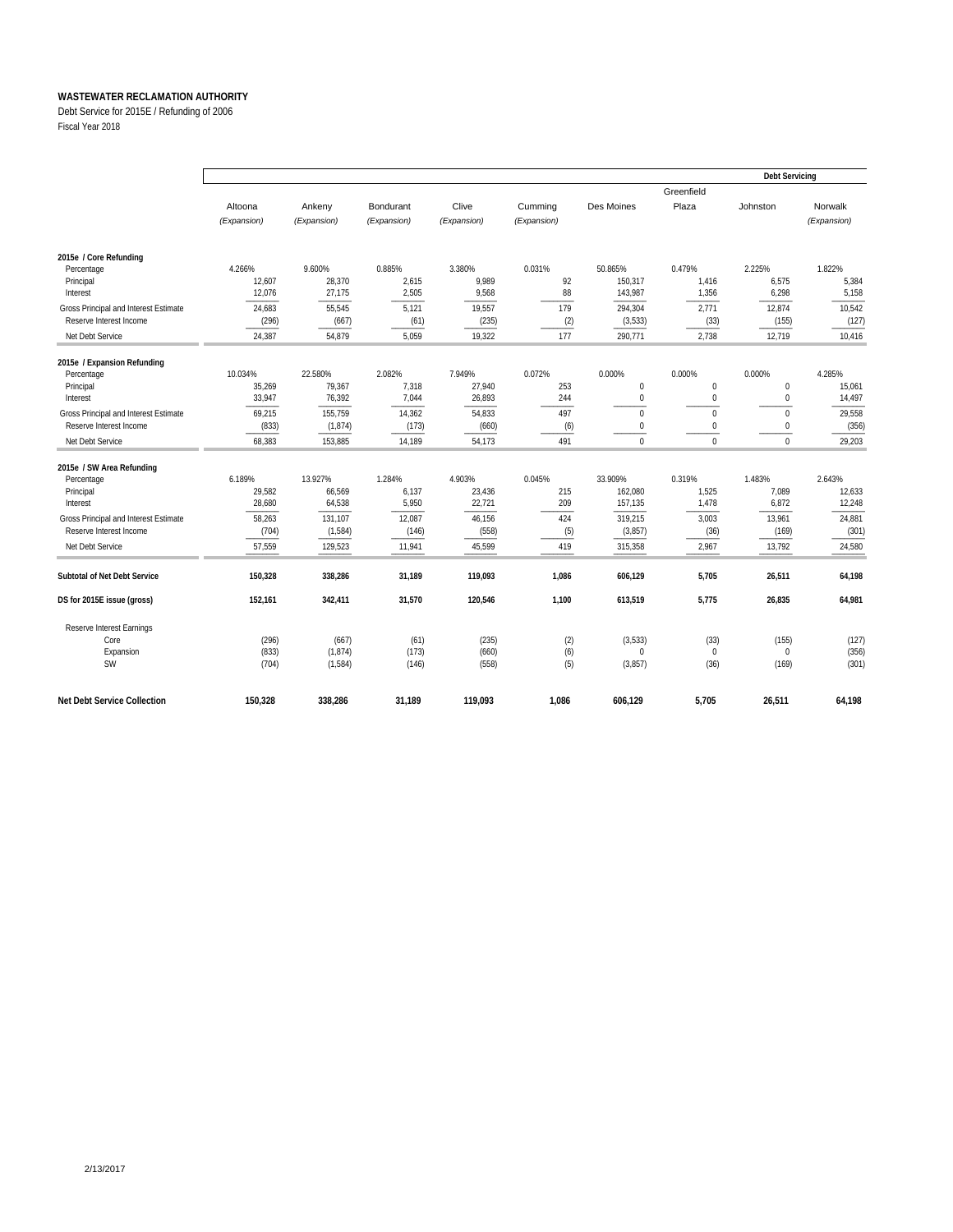| Pleasant                                  | Polk                     | Polk                             |                                |                                                |                            | West                          |                                  |                                                                                |
|-------------------------------------------|--------------------------|----------------------------------|--------------------------------|------------------------------------------------|----------------------------|-------------------------------|----------------------------------|--------------------------------------------------------------------------------|
| Hill                                      | City                     | County                           | <b>USSD</b>                    | <b>UWHSD</b>                                   | Waukee                     | Des Moines                    | Total                            | Debt Issue 2015E                                                               |
|                                           | (Expansion)              |                                  | (Expansion)                    |                                                | (Expansion)                | (Expansion)                   | $\mathbb{S}$                     |                                                                                |
| 1.579%<br>4,666<br>4,470                  | 0.596%<br>1,761<br>1,687 | 0.793%<br>2,343<br>2,245         | 7.564%<br>22,353<br>21,412     | 1.544%<br>4,563<br>4,371                       | 2.250%<br>6,649<br>6,369   | 12.121%<br>35,820<br>34,312   | 100.0%<br>295,522<br>283,076     | <b>Core Borrowings</b><br>Percentage<br>Principal<br>Interest & Servicing      |
| 9,136<br>(110)                            | 3,448<br>(41)            | 4,588<br>(55)                    | 43,765<br>(525)                | 8,934<br>(107)                                 | 13,018<br>(156)            | 70,132<br>(842)               | 578,598<br>(6,945)               | Gross Principal and Interest<br>Reserve Interest Income                        |
| 9.026                                     | 3.407                    | 4.533                            | 43,240                         | 8.826                                          | 12,862                     | 69.290                        | 571,653                          | Net Debt Service                                                               |
| 0.000%<br>$\mathbf 0$<br>$\boldsymbol{0}$ | 1.402%<br>4,928<br>4,743 | 0.000%<br>$\pmb{0}$<br>$\pmb{0}$ | 17.791%<br>62,534<br>60,190    | 0.000%<br>$\boldsymbol{0}$<br>$\boldsymbol{0}$ | 5.293%<br>18,605<br>17,907 | 28.512%<br>100.218<br>96,460  | 100.0%<br>351,493<br>338,315     | <b>Expansion Borrowings</b><br>Percentage<br>Principal<br>Interest & Servicing |
| $\Omega$<br>0                             | 9,671<br>(116)           | $\mathbf{0}$<br>$\mathbf{0}$     | 122,724<br>(1, 477)            | $\Omega$<br>$\mathbf{0}$                       | 36,512<br>(439)            | 196,678<br>(2, 366)           | 689,808<br>(8, 300)              | Gross Principal and Interest<br>Reserve Interest Income                        |
| $\mathbf{0}$                              | 9.555                    | $\Omega$                         | 121,247                        | $\Omega$                                       | 36,072                     | 194,312                       | 681,508                          | Net Debt Service                                                               |
| 1.053%<br>5,033<br>4,880                  | 0.865%<br>4,135<br>4,008 | 0.529%<br>2,529<br>2,451         | 10.973%<br>52,449<br>50,849    | 1.029%<br>4,918<br>4,768                       | 3.264%<br>15,601<br>15,125 | 17.585%<br>84,054<br>81,489   | 100.0%<br>477,985<br>463,403     | SW Area Borrowings<br>Percentage<br>Principal<br>Interest & Servicing          |
| 9.913<br>(120)<br>9.793                   | 8,143<br>(98)<br>8,045   | 4,980<br>(60)<br>4,920           | 103,299<br>(1, 248)<br>102,050 | 9.687<br>(117)<br>9,570                        | 30,727<br>(371)<br>30,356  | 165,543<br>(2,000)<br>163,543 | 941,388<br>(11, 375)<br>930,013  | Gross Principal and Interest<br>Reserve Interest Income<br>Net Debt Service    |
| 18.819                                    | 21,006                   | 9.453                            | 266.537                        | 18,396                                         | 79,290                     | 427.144                       | 2,183,174                        | <b>Subtotal Net Debt Service</b>                                               |
| 19,049                                    | 21,263                   | 9,568                            | 269,787                        | 18,620                                         | 80,257                     | 432,353                       | 2,209,794                        | 2015E Debt Service Allocation                                                  |
| (110)<br>$\mathbf{0}$<br>(120)            | (41)<br>(116)<br>(98)    | (55)<br>$\mathbf{0}$<br>(60)     | (525)<br>(1, 477)<br>(1, 248)  | (107)<br>$\mathbf 0$<br>(117)                  | (156)<br>(439)<br>(371)    | (842)<br>(2, 366)<br>(2,000)  | (6,945)<br>(8, 300)<br>(11, 375) | 17300 2017 budget<br>17300<br>26,620                                           |
| 18.819                                    | 21,006                   | 9,453                            | 266,537                        | 18,396                                         | 79,290                     | 427,144                       | 2,183,174                        | <b>Net Debt Service</b>                                                        |
|                                           |                          |                                  |                                |                                                |                            |                               |                                  |                                                                                |

1,125,000 Principal 1,084,794 Interest on 2015E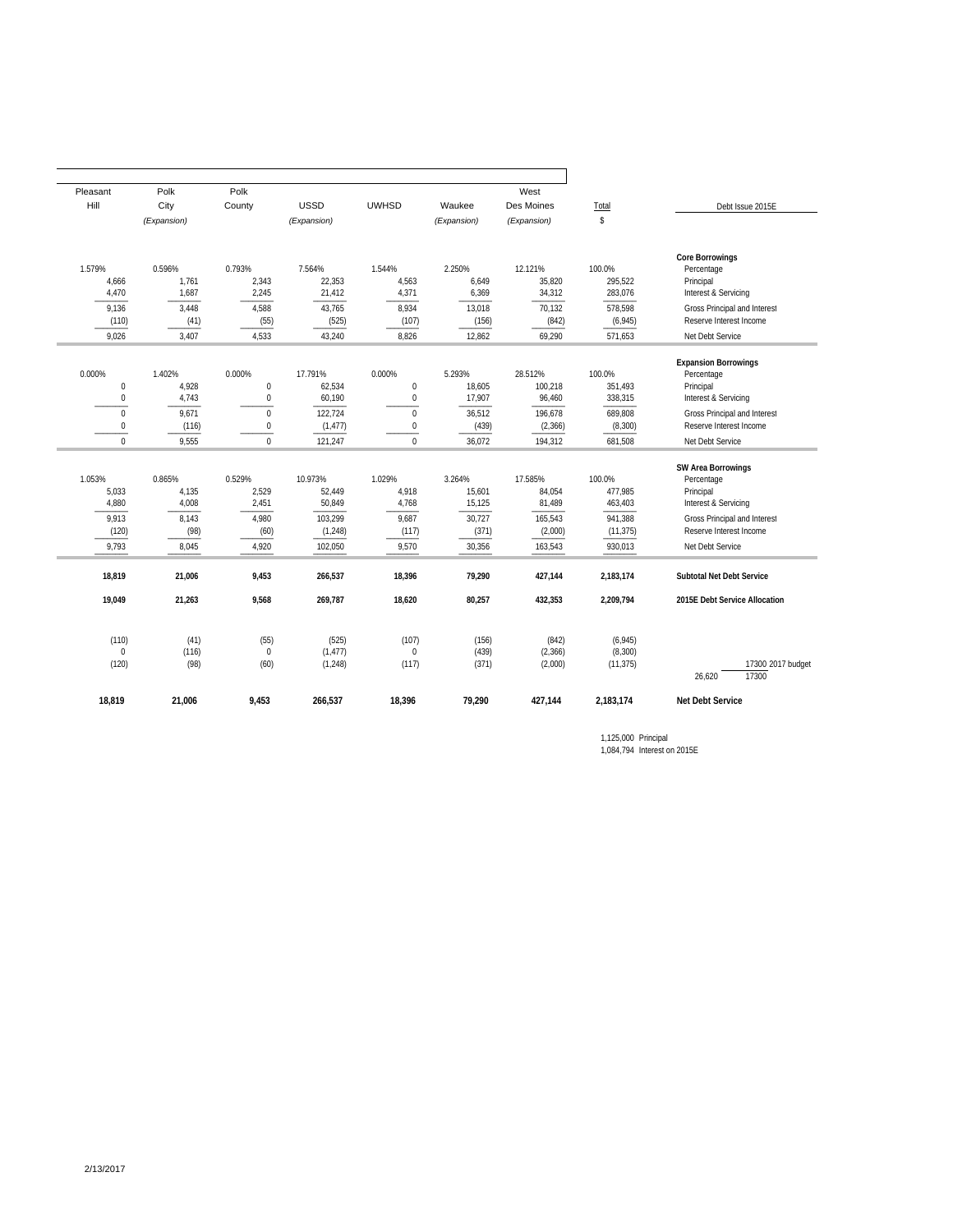Debt Service for 2013B / Refunding of 2004B

Fiscal Year 2018

|                                       |             |             |             |             |             |             |              | <b>Debt Servicing</b> |             |  |
|---------------------------------------|-------------|-------------|-------------|-------------|-------------|-------------|--------------|-----------------------|-------------|--|
|                                       |             |             |             |             |             |             | Greenfield   |                       |             |  |
|                                       | Altoona     | Ankeny      | Bondurant   | Clive       | Cumming     | Des Moines  | Plaza        | Johnston              | Norwalk     |  |
|                                       | (Expansion) | (Expansion) | (Expansion) | (Expansion) | (Expansion) |             |              |                       | (Expansion) |  |
| 2013b / Core Refunding                |             |             |             |             |             |             |              |                       |             |  |
| Percentage                            | 4.266%      | 9.600%      | 0.885%      | 3.380%      | 0.031%      | 50.865%     | 0.479%       | 2.225%                | 1.822%      |  |
| Principal                             | 43.970      | 98.947      | 9.122       | 34,838      | 320         | 524.266     | 4,937        | 22.933                | 18.779      |  |
| Interest                              | 36,801      | 82,816      | 7,635       | 29,158      | 267         | 438,797     | 4,132        | 19,194                | 15,718      |  |
| Gross Principal and Interest Estimate | 80,771      | 181,764     | 16,756      | 63,996      | 587         | 963,063     | 9.069        | 42,127                | 34,497      |  |
| Reserve Interest Income               | (897)       | (2,018)     | (186)       | (710)       | (7)         | (10,692)    | (101)        | (468)                 | (383)       |  |
| Net Debt Service                      | 79,874      | 179.746     | 16,570      | 63,285      | 580         | 952.371     | 8.969        | 41,660                | 34,114      |  |
| 2013b / Expansion Refunding           |             |             |             |             |             |             |              |                       |             |  |
| Percentage                            | 10.034%     | 22.580%     | 2.082%      | 7.949%      | 0.072%      | 0.000%      | 0.000%       | 0.000%                | 4.285%      |  |
| Principal                             | 56.703      | 127.601     | 11.766      | 44,920      | 407         | $\mathbf 0$ | $\mathbf{0}$ | $\mathbf{0}$          | 24.215      |  |
| Interest                              | 62,698      | 141,092     | 13.010      | 49,670      | 450         | $\mathbf 0$ | $\mathbf{0}$ | $\mathbf{0}$          | 26,775      |  |
| Gross Principal and Interest Estimate | 119,401     | 268.694     | 24.775      | 94,590      | 857         | $\mathbf 0$ | $\mathbf 0$  | $\mathbf{0}$          | 50,990      |  |
| Reserve Interest Income               | (1,480)     | (3, 331)    | (307)       | (1, 172)    | (11)        | 0           | $\mathbf{0}$ | $\mathbf{0}$          | (632)       |  |
| Net Debt Service                      | 117,921     | 265,363     | 24,468      | 93,418      | 846         | $\mathbf 0$ | $\mathbf{0}$ | $\mathbf 0$           | 50,358      |  |
| 2013b / SW Area Refunding             |             |             |             |             |             |             |              |                       |             |  |
| Percentage                            | 6.189%      | 13.927%     | 1.284%      | 4.903%      | 0.045%      | 33.909%     | 0.319%       | 1.483%                | 2.643%      |  |
| Principal                             | 16,351      | 36,794      | 3,392       | 12,953      | 119         | 89,585      | 843<br>932   | 3,918                 | 6,983       |  |
| Interest                              | 18,090      | 40,709      | 3,753       | 14,331      | 132         | 99,116      |              | 4,335                 | 7,725       |  |
| Gross Principal and Interest Estimate | 34,441      | 77,503      | 7.145       | 27,285      | 250         | 188,701     | 1,775        | 8,253                 | 14,708      |  |
| Reserve Interest Income               | (427)       | (961)       | (89)        | (338)       | (3)         | (2, 340)    | (22)         | (102)                 | (182)       |  |
| Net Debt Service                      | 34,014      | 76,542      | 7,057       | 26,946      | 247         | 186,361     | 1,753        | 8,150                 | 14,526      |  |
| Subtotal of Net Debt Service          | 231,810     | 521,650     | 48,095      | 183,650     | 1,674       | 1,138,732   | 10,722       | 49,810                | 98,998      |  |
| DS for 2013B issue (gross)            | 234,613     | 527,960     | 48,677      | 185,871     | 1,694       | 1,151,763   | 10,844       | 50,380                | 100,195     |  |
| Reserve Interest Earnings             |             |             |             |             |             |             |              |                       |             |  |
| Core                                  | (897)       | (2,018)     | (186)       | (710)       | (7)         | (10,692)    | (101)        | (468)                 | (383)       |  |
| Expansion                             | (1,480)     | (3, 331)    | (307)       | (1, 172)    | (11)        | $\Omega$    | $\mathbf{0}$ | $\mathbf{0}$          | (632)       |  |
| <b>SW</b>                             | (427)       | (961)       | (89)        | (338)       | (3)         | (2,340)     | (22)         | (102)                 | (182)       |  |
| <b>Net Debt Service Collection</b>    | 231.810     | 521,650     | 48.095      | 183.650     | 1.674       | 1.138.732   | 10.722       | 49.810                | 98,998      |  |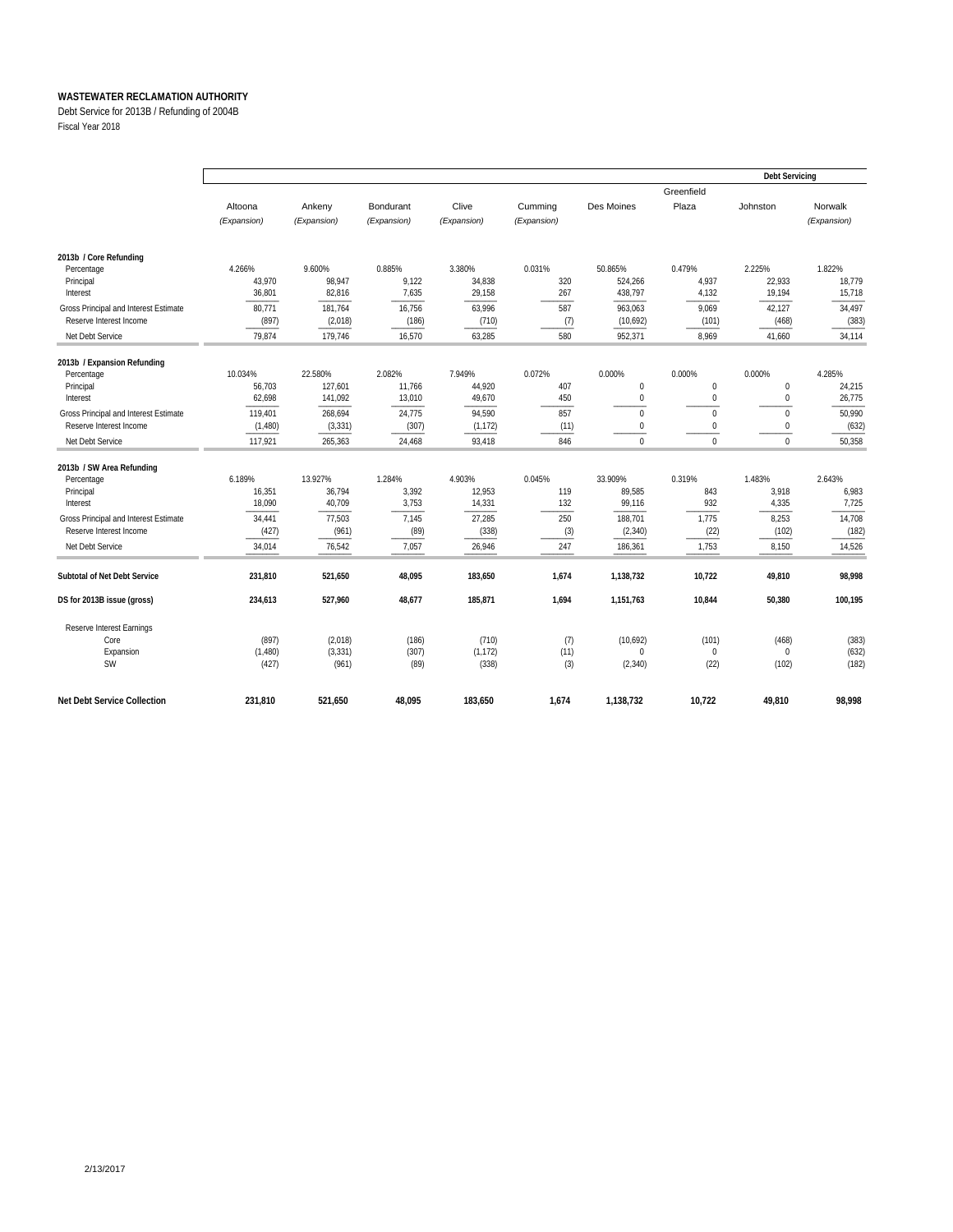|                                                                                         |                                     | West                           |                            |                                |                               | Polk                                    | Polk                      | Pleasant                         |
|-----------------------------------------------------------------------------------------|-------------------------------------|--------------------------------|----------------------------|--------------------------------|-------------------------------|-----------------------------------------|---------------------------|----------------------------------|
| Debt Issue 2013B                                                                        | Total                               | Des Moines                     | Waukee                     | <b>UWHSD</b>                   | <b>USSD</b>                   | County                                  | City                      | Hill                             |
|                                                                                         | $\mathbf{\hat{S}}$                  | (Expansion)                    | (Expansion)                |                                | (Expansion)                   |                                         | (Expansion)               |                                  |
| <b>Core Borrowings</b><br>Percentage<br>Principal<br>Interest & Servicing               | 100.0%<br>1,030,701<br>862,669      | 12.121%<br>124,931<br>104,564  | 2.250%<br>23,191<br>19,410 | 1.544%<br>15,914<br>13,320     | 7.564%<br>77,962<br>65,252    | 0.793%<br>8,173<br>6,841                | 0.596%<br>6,143<br>5,142  | 1.579%<br>16,275<br>13,622       |
| Gross Principal and Interest<br>Reserve Interest Income                                 | 1,893,370<br>(21, 020)              | 229,495<br>(2, 548)            | 42,601<br>(473)            | 29,234<br>(325)                | 143,215<br>(1,590)            | 15,014<br>(167)                         | 11,284<br>(125)           | 29,896<br>(332)                  |
| Net Debt Service                                                                        | 1,872,350                           | 226,948                        | 42,128                     | 28,909                         | 141,625                       | 14,848                                  | 11,159                    | 29,564                           |
| <b>Expansion Borrowings</b><br>Percentage<br>Principal<br>Interest & Servicing          | 100.0%<br>565,108<br>624,856        | 28.512%<br>161,124<br>178,159  | 5.293%<br>29,911<br>33,074 | 0.000%<br>$\pmb{0}$<br>$\bf 0$ | 17.791%<br>100,538<br>111,168 | 0.000%<br>$\pmb{0}$<br>$\boldsymbol{0}$ | 1.402%<br>7,923<br>8,760  | 0.000%<br>$\pmb{0}$<br>$\pmb{0}$ |
| Gross Principal and Interest<br>Reserve Interest Income<br>Net Debt Service             | 1,189,964<br>(14, 750)<br>1,175,214 | 339,283<br>(4,206)<br>335,077  | 62,985<br>(781)<br>62,204  | $\Omega$<br>0<br>$\Omega$      | 211,706<br>(2,624)<br>209,082 | $\mathbf{0}$<br>$\bf{0}$<br>$\Omega$    | 16,683<br>(207)<br>16,477 | $\Omega$<br>0<br>$\Omega$        |
| <b>SW Area Borrowings</b><br>Percentage<br>Principal<br><b>Interest &amp; Servicing</b> | 100.0%<br>264.191<br>292,300        | 17.585%<br>46,458<br>51,401    | 3.264%<br>8,623<br>9,541   | 1.029%<br>2,719<br>3,008       | 10.973%<br>28,990<br>32,074   | 0.529%<br>1,398<br>1,546                | 0.865%<br>2,285<br>2,528  | 1.053%<br>2,782<br>3,078         |
| Gross Principal and Interest<br>Reserve Interest Income<br>Net Debt Service             | 556,491<br>(6,900)<br>549,591       | 97,859<br>(1, 213)<br>96,646   | 18,164<br>(225)<br>17,939  | 5,726<br>(71)<br>5,655         | 61,064<br>(757)<br>60,307     | 2,944<br>(37)<br>2,907                  | 4,814<br>(60)<br>4,754    | 5,860<br>(73)<br>5,787           |
| Subtotal Net Debt Service                                                               | 3,597,155                           | 658,670                        | 122,271                    | 34,564                         | 411,013                       | 17,755                                  | 32,390                    | 35,352                           |
| 2013B Debt Service Allocation                                                           | 3,639,825                           | 666,637                        | 123,749                    | 34,960                         | 415,985                       | 17,958                                  | 32,781                    | 35,756                           |
| 25400 2017 budget<br>42,670<br>25400                                                    | (21, 020)<br>(14, 750)<br>(6,900)   | (2,548)<br>(4,206)<br>(1, 213) | (473)<br>(781)<br>(225)    | (325)<br>$\mathbf{0}$<br>(71)  | (1,590)<br>(2,624)<br>(757)   | (167)<br>$\mathbf{0}$<br>(37)           | (125)<br>(207)<br>(60)    | (332)<br>$\mathbf 0$<br>(73)     |
| <b>Net Debt Service</b>                                                                 | 3,597,155                           | 658.670                        | 122,271                    | 34,564                         | 411,013                       | 17.755                                  | 32,390                    | 35,352                           |

1,860,000 Principal 1,779,825 Interest on 2013B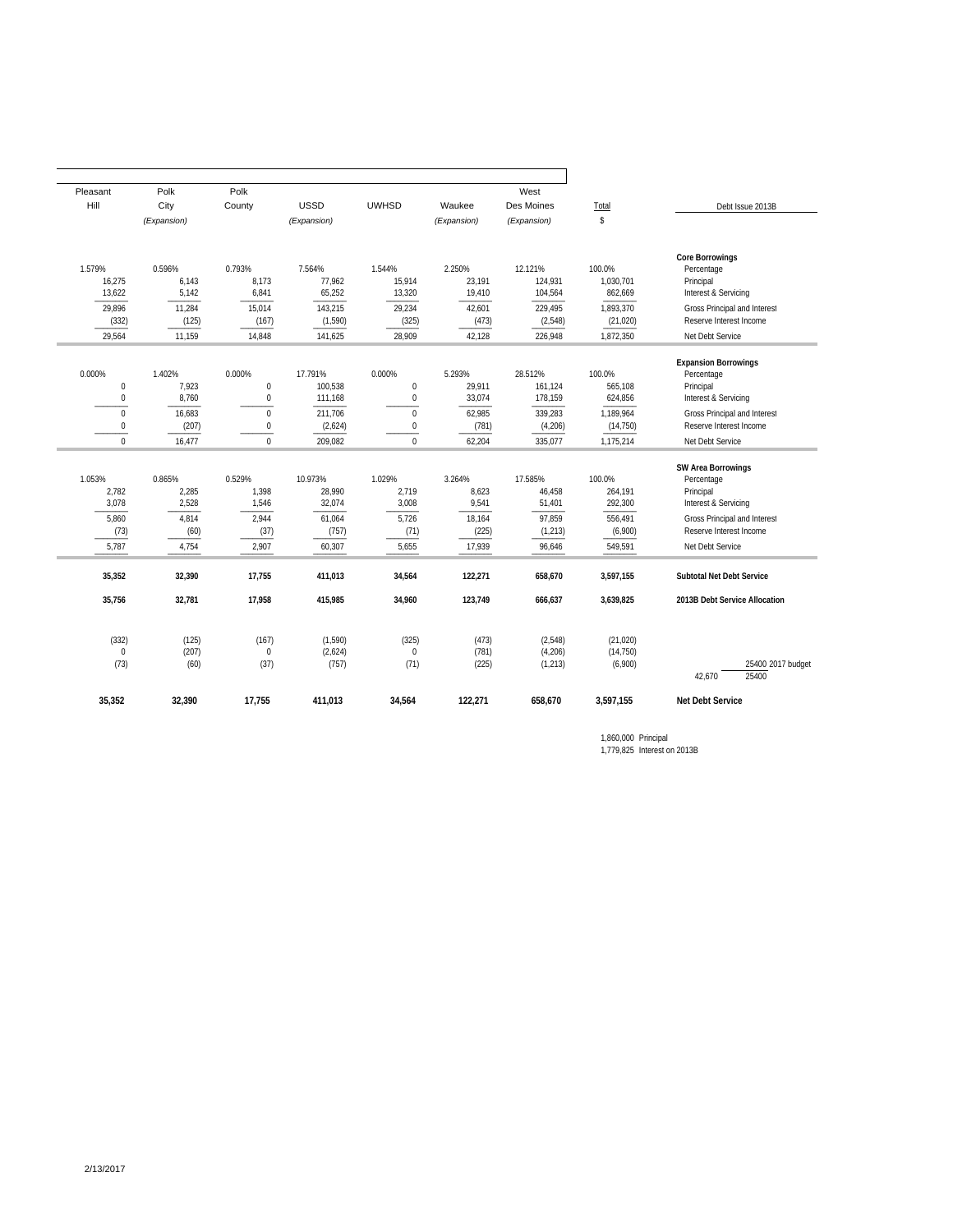Debt Service for pre 7/1/04 Commitments

Fiscal Year 2018

|                                 |           |            |              |              |              |             |              |                      |              |                |              | SRF [2004 A = 0]             |
|---------------------------------|-----------|------------|--------------|--------------|--------------|-------------|--------------|----------------------|--------------|----------------|--------------|------------------------------|
|                                 |           |            |              | Pleasant     | Polk         |             |              | <b>Warren County</b> |              | West           |              |                              |
| Debt Issue                      | Clive     | Des Moines | Johnston     | Hill         | County       | <b>USSD</b> | <b>UWHSD</b> | Greenfield           | Norwalk      | Des Moines     | <b>Total</b> | Debt Issue                   |
|                                 |           |            |              |              | Ŝ.           | \$          | -\$          | <sup>\$</sup>        | Ŝ            | Ŝ              | -\$          |                              |
| SRF 06 1995                     |           |            |              |              |              |             |              |                      |              |                |              | SRF 06 1995                  |
| Percentage                      | 2.31%     | 71.08%     | 0.79%        | 2.15%        | 5.44%        | 6.25%       | 2.63%        | 0.53%                | 0.72%        | 8.10%          | 100.00%      | Percentage                   |
| Principal                       |           | $\Omega$   | $\Omega$     | $\Omega$     | $\Omega$     |             | $\Omega$     | $\Omega$             | $\Omega$     | $\overline{0}$ |              | Principal                    |
| Interest                        |           | $\Omega$   | $\Omega$     | $\theta$     | $\Omega$     |             | $\Omega$     | $\Omega$             | $\Omega$     | $\theta$       |              | Interest 1.75%               |
| Subtotal                        |           | $\Omega$   | $\Omega$     | $\theta$     |              |             | $\Omega$     | $\Omega$             | $\Omega$     | $\Omega$       | $\Omega$     | Subtotal                     |
| Reserve Interest Income         |           |            | $\mathbf 0$  | $\mathbf{0}$ |              |             | $^{\circ}$   | $\mathbf{0}$         | $^{\circ}$   | $\mathbf 0$    |              | Reserve Interest Income      |
| Net Debt Service                |           | $\Omega$   | $\mathbf{0}$ | $\Omega$     | $\mathbf{0}$ | $\Omega$    | $\Omega$     | $\mathbf{0}$         | $\mathbf{0}$ | $\overline{0}$ | $\Omega$     | Net Debt Service             |
| SRF 07 1996                     |           |            |              |              |              |             |              |                      |              |                |              | SRF 07 1996                  |
| Percentage                      | 2.31%     | 71.08%     | 0.79%        | 2.15%        | 5.44%        | 6.25%       | 2.63%        | 0.53%                | 0.72%        | 8.10%          | 100.00%      | Percentage                   |
| Principal                       | 10,233    | 314,884    | 3,500        | 9,525        | 24,099       | 27,688      | 11,651       | 2,348                | 3,190        | 35,883         | 443,000      | Principal                    |
| Interest                        | 184       | 5,659      | 63           | 171          | 433          | 498         | 209          | 42                   | 57           | 645            | 7,962        | Interest 1.75%               |
| Gross Principal and Interest    | 10,417    | 320,544    | 3,563        | 9,696        | 24,532       | 28,185      | 11,860       | 2,390                | 3,247        | 36,528         | 450,962      | Gross Principal and Interest |
| Reserve Interest Income         | (104)     | (3, 199)   | (36)         | (97)         | (245)        | (281)       | (118)        | (24)                 | (32)         | (365)          | (4,500)      | Reserve Interest Income      |
| Net Debt Service                | 10,313    | 317,345    | 3,527        | 9,599        | 24,288       | 27,904      | 11,742       | 2,366                | 3,215        | 36,163         | 446,462      | Net Debt Service             |
| Net Debt Service to Communities | --------- |            |              |              |              |             |              |                      |              |                | ----------   |                              |
| for Existing Debt               | 10,313    | 317,345    | 3,527        | 9,599        | 24,288       | 27,904      | 11,742       | 2,366                | 3,215        | 36,163         | 446,462      |                              |
|                                 |           |            |              |              |              |             |              |                      |              |                | 7,962        |                              |
| <b>Subtotal SRF</b>             | 10.417    | 320,544    | 3,563        | 9,696        | 24,532       | 28,185      | 11,860       | 2,390                | 3,247        | 36,528         | 450,962      | Subtotal Debt Service SRF    |